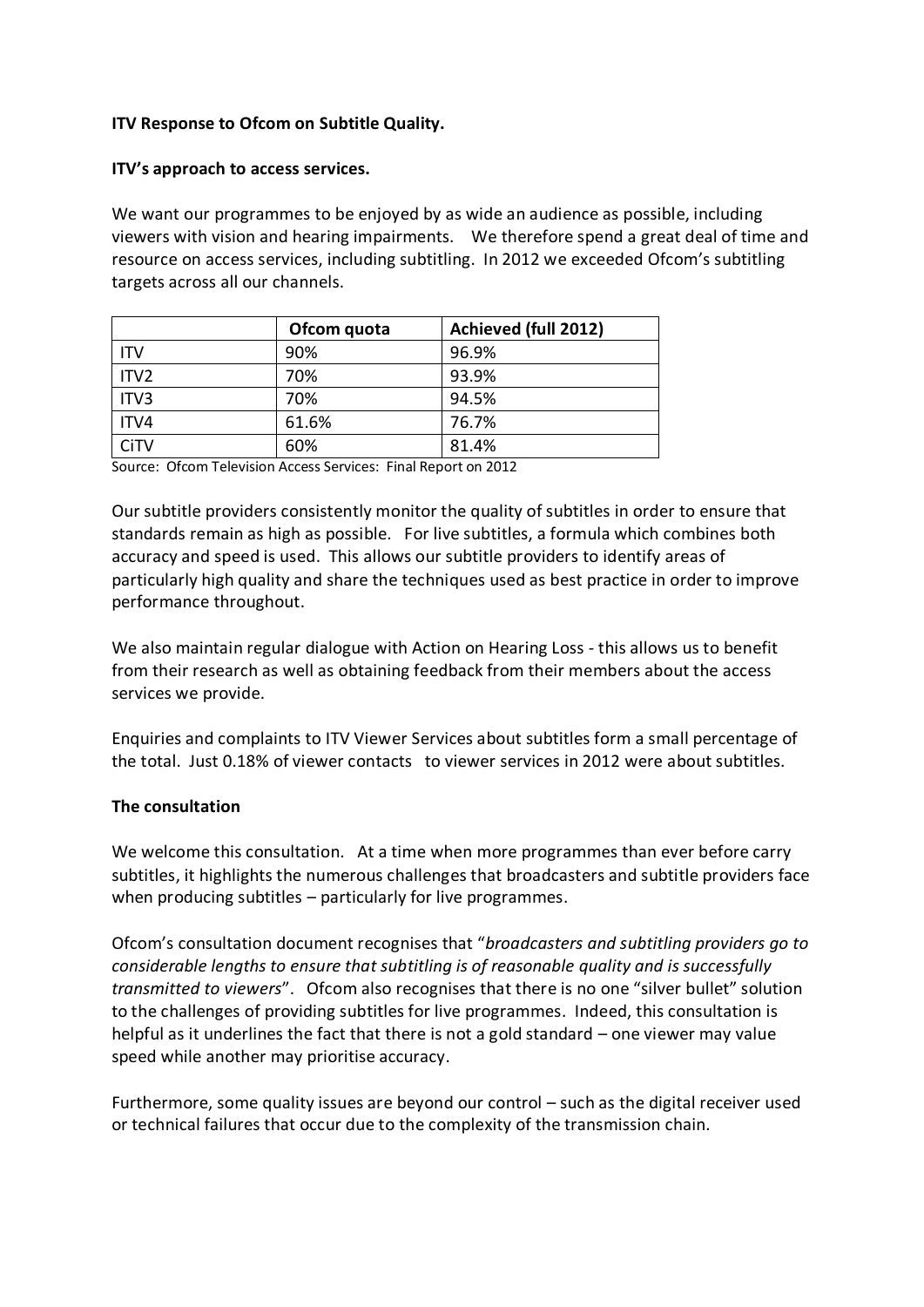#### **Question 1: Do consultees agree with the proposal to require broadcasters to measure and report every six months on the average speed of live subtitling in a variety of programmes, based on a sample of segments selected by Ofcom?**

Yes, we agree with this proposal in principle - our subtitle providers already monitor the speed of live subtitling. However, if this is to become an Ofcom reporting requirement, we would need more detail on the practicalities. For example, how much notice would we be given of the programme segments chosen by Ofcom? As the platform and receiving equipment impact the speed of live subtitling, would these be specified by Ofcom too? Subtitling speeds will also depend on the type of live programming – whether it's sport, news, or entertainment programme for example - so some consistency would be required so that results are comparable between broadcasters and over time. This is a particular issue for ITV as a relatively high proportion of our schedule is live programming.

# **Question 2: Do consultees consider that broadcasters should be asked to report separately on different types of live programming? If so, do they agree with the suggestions in paragraph 6.19, or woud they suggest different categorisations, and if so, why?**

Yes, as stated above, to provide meaningful results subtitle speeds can only be compared between similar types of programme. Therefore it would seem sensible to report separately by genre. We agree with the initial categories set out in the consultation. Live sport and regional news are other categories worth considering.

## **Question 3: Do consultees consider that the guidance on subtitling speeds should be reviewed? Do consultees agree that, for the time being, it would not be appropriate to set a maximum target for the speed of live subtitling? If not, please explain why.**

We believe that the current guidance, an upper limit of 200 wpm for dialogue requiring live subtitles, is about right. We agree that it would not be appropriate to set a maximum target for subtitle speed.

Subtitling speed interacts with other factors to determinte the viewer experience. For example, when block subtitles are used viewers can process significantly more words per minute than when scrolling subtitles are used. Therefore a setting of speed targets may skew performance in a way that doesn't necessarily result in the best service to viewers in all cases.

### **Question 4: Do consultees agree that it would not be appropriate at this stage to set a maximum target for latency? If not, please explain why.**

We agree that it would not be appropriate to set a maximum target for latency.

The factors which can affect latency can occur anywhere in the transmission chain, and the type of digital receiver used is a significant factor. As Ofcom's document says "while problems can and do occur in other parts of the transmission chain, digital receivers are arguably the most vulnerable part"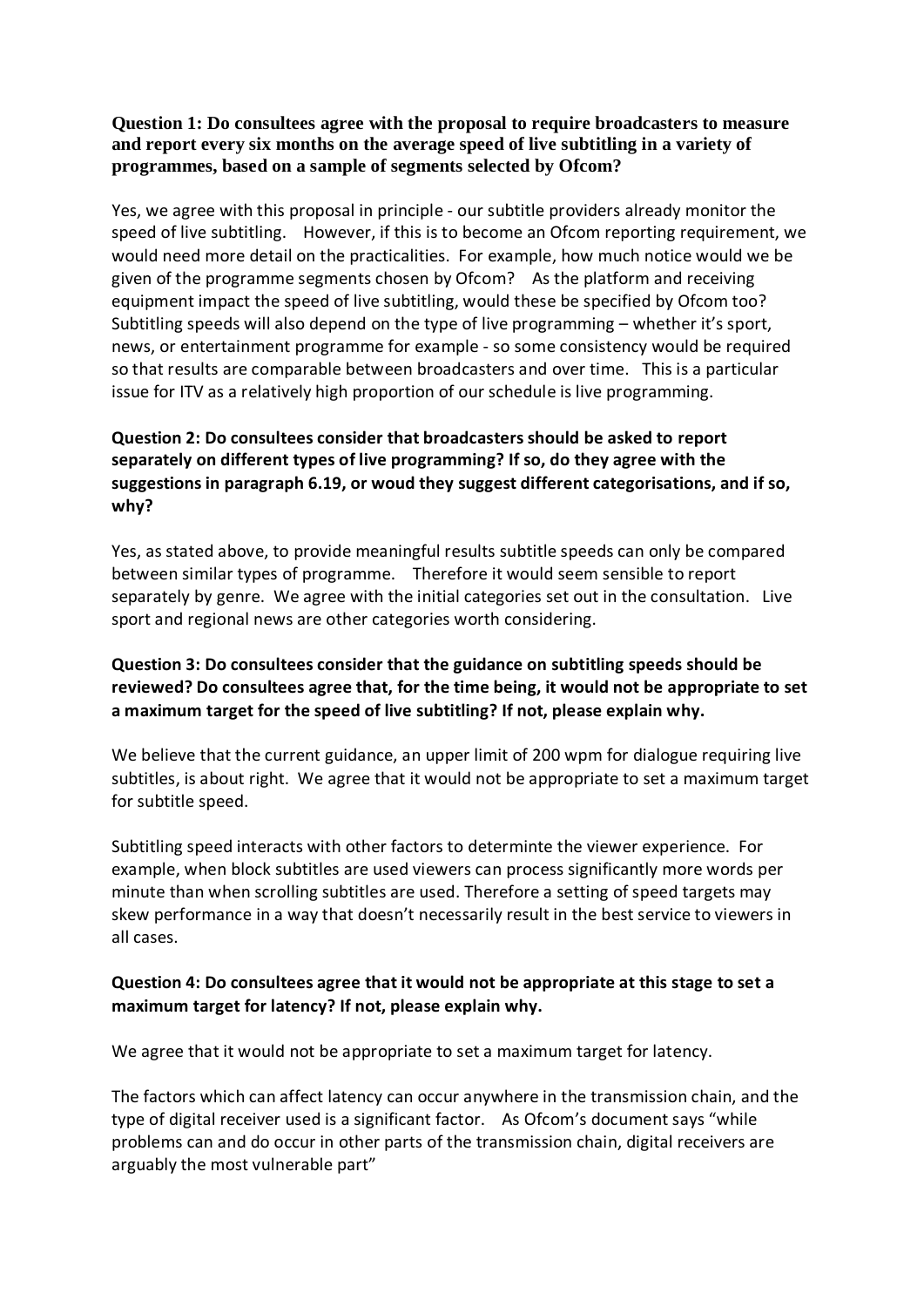This will need to be taken into consideration, possibly with Ofcom specifying platform and receiving equipment, when requiring broadcasters to measure latency.

Furthermore, the type of programme will determine latency to a certain extent. In addition, the delay between a word being spoken and the subtitle appearing on screen, will fluctuate within a programme. Therefore Ofcom will need to take these factors into consideration when specifying the programme samples.

## **Question 5: Do consultees agree with the proposal to require broadcasters to measure and report every six months on error rates, on the basis of excerpts selected by Ofcom from a range of programmes?**

We agree with this proposal in principle, however a methodology needs to be agreed and used by all broadcasters when measuring error rates, in order for the results to be meaningful.

## **Question 6: Do consultees have any views on the advantages and disadvantages of scrolling versus block subtitles for live-subtitled programmes? Taking account of both the advantages and disadvantages, which approach would consultees prefer, and why?**

We are aware of research that shows block captions are significantly easier to read and allow more time for viewers to focus on the image on screen. The research carried out by Pablo Romero at the University of Roehampton indicates that a viewer needs to spend considerably less time focusing on the subtitles and is able to take in more of the images on screen when block subtitles are used. This is in accordance with feedback we have received from the deaf community.

Therefore, wherever possible, our subtitle providers prepare block subtitles in advance of TX from a variety of sources – newsroom downloads, scripts, repeated news items from earlier in the day, rehearsals. These block subtitles are then transmitted by the subtitler.

When no advance preparation can be made and respeaking is used, our provider has to revert to scrolling subtitles in order to reduce latency.

## **Question 7: What are the factors that might facilitate or hinder the insertion of a delay in live transmissions sufficient to improve the quality of subtitling? Ofcom would particularly welcome the views of broadcasters on this question.**

As the consultation document points out, the delay of live transmissions to allow better quality subtitles is a controversial suggestion. In our view it would be a wholly disproportionate measure which is most unlikely to be in viewers' interests.

The circumstances surrounding the decision to adopt this measure in the Netherlands are very different to those in the UK. In the Netherlands the decision to delay transmission was taken to allow the vast majority of the viewing public to watch a programme broadcast live in a foreign language.